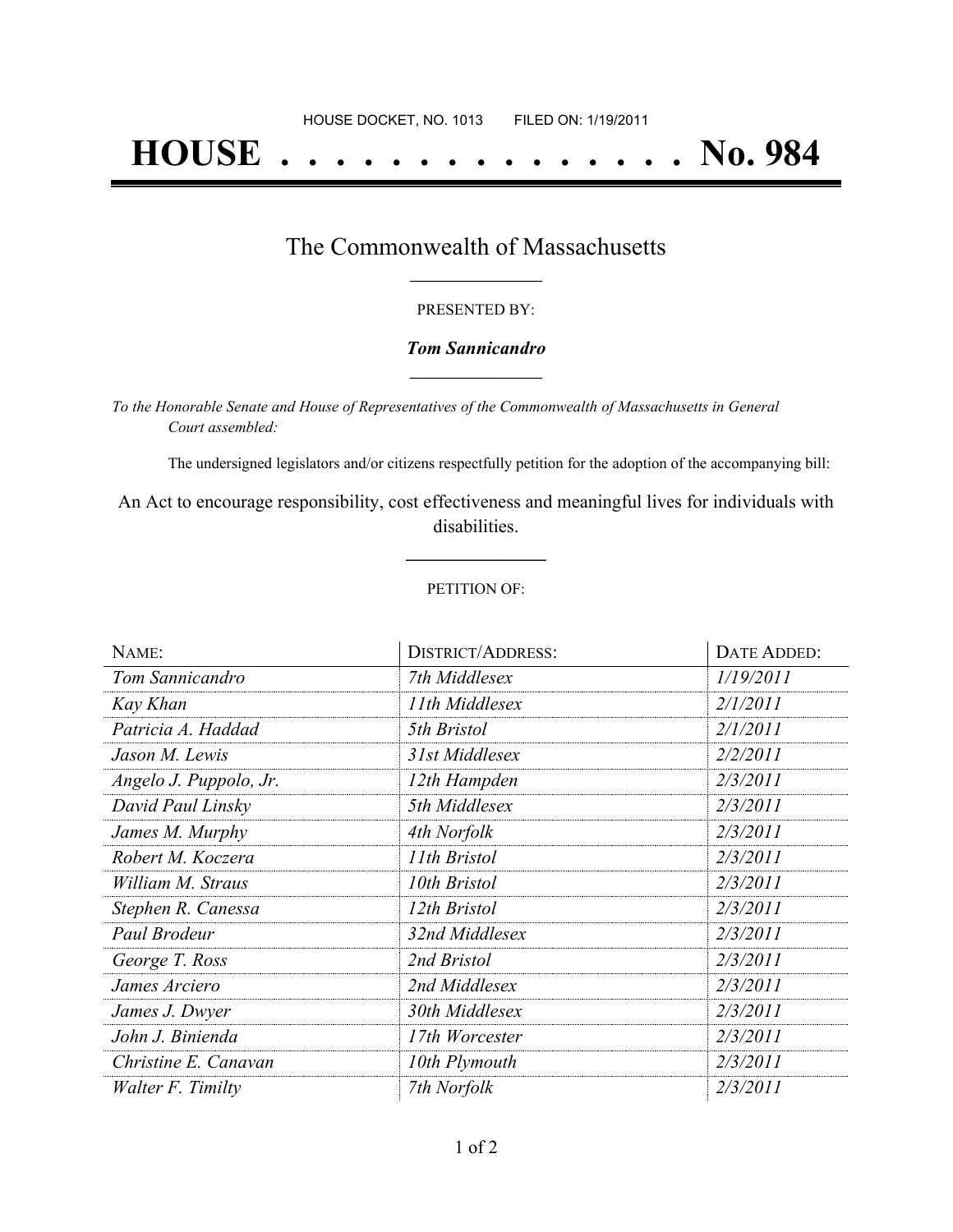| Timothy R. Madden       | Barnstable, Dukes and Nantucket | 2/3/2011 |
|-------------------------|---------------------------------|----------|
| Cory Atkins             | 14th Middlesex                  | 2/3/2011 |
| Thomas P. Conroy        | 13th Middlesex                  | 2/4/2011 |
| Ellen Story             | 3rd Hampshire                   | 2/4/2011 |
| Viriato Manuel deMacedo | 1st Plymouth                    | 2/4/2011 |
| Gailanne M. Cariddi     | 1st Berkshire                   | 2/4/2011 |
| John V. Fernandes       | 10th Worcester                  | 2/4/2011 |
| David M. Torrisi        | 14th Essex                      | 2/4/2011 |
| Jonathan Hecht          | 29th Middlesex                  | 2/4/2011 |
| Mark J. Cusack          | 5th Norfolk                     | 2/4/2011 |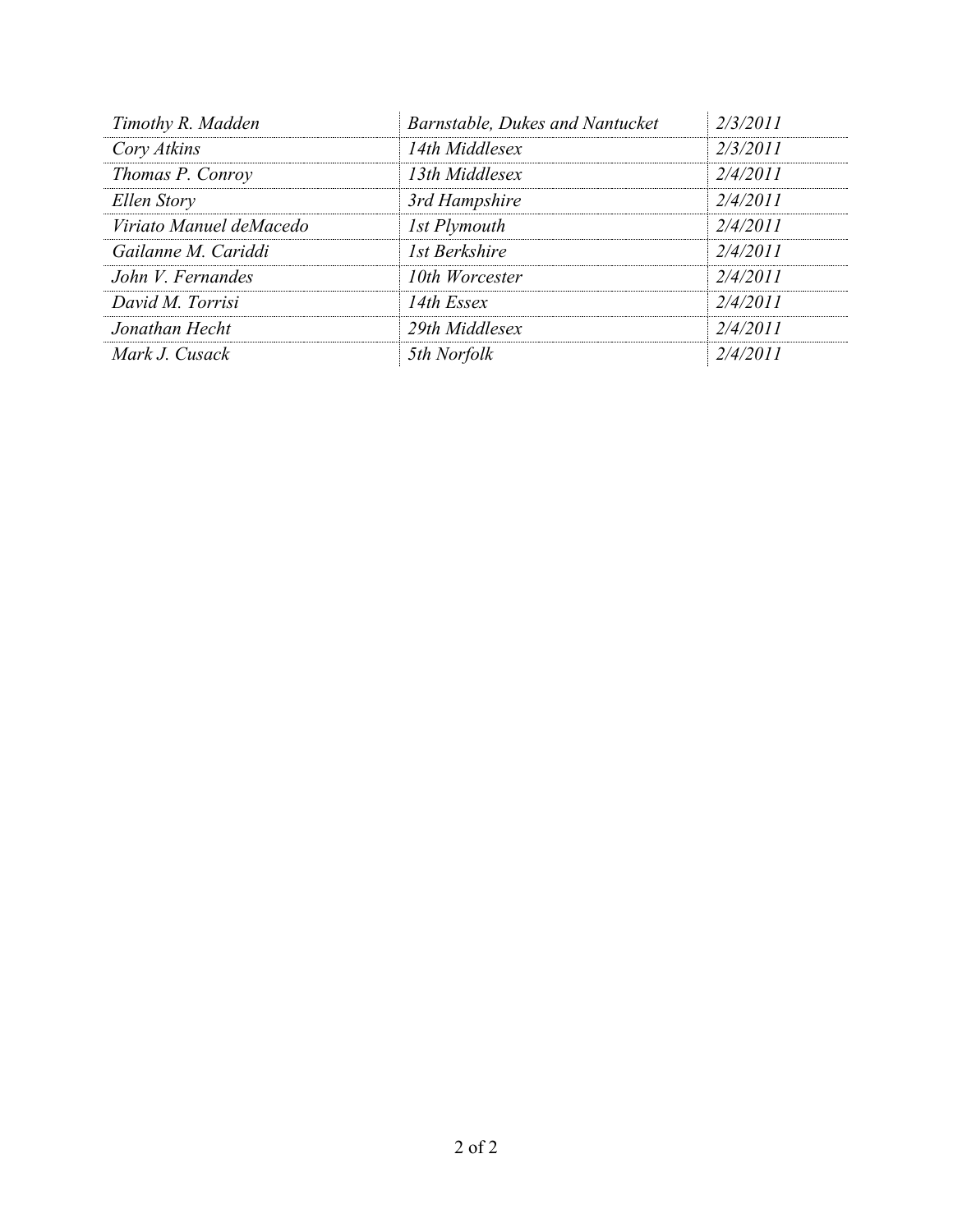#### HOUSE DOCKET, NO. 1013 FILED ON: 1/19/2011

## **HOUSE . . . . . . . . . . . . . . . No. 984**

By Mr. Sannicandro of Ashland, a petition (accompanied by bill, House, No. 984) of Tom Sannicandro and others for legislation to promote responsibility, cost effectiveness and meaningful lives for individuals with disabilities. Children, Families and Persons with Disabilities.

## The Commonwealth of Massachusetts

**\_\_\_\_\_\_\_\_\_\_\_\_\_\_\_ In the Year Two Thousand Eleven \_\_\_\_\_\_\_\_\_\_\_\_\_\_\_**

An Act to encourage responsibility, cost effectiveness and meaningful lives for individuals with disabilities.

Be it enacted by the Senate and House of Representatives in General Court assembled, and by the authority *of the same, as follows:*

- 1 I. Preamble
- 2 It is known:
- 3 there are more than 400,000 identified individuals across the nation on waiting lists

4 for agencies that serve individuals with developmental and intellectual disabilities within the

- 5 Medicaid program.
- 6 · more individuals with developmental disabilities live at home with an aging caregiver
- 7 than are presently served in 24 hour services and supports.
- 8 **8** Massachusetts and other states continue to fail to meet the needs of our citizens due
- 9 to the limitations placed on flexibility or choice of services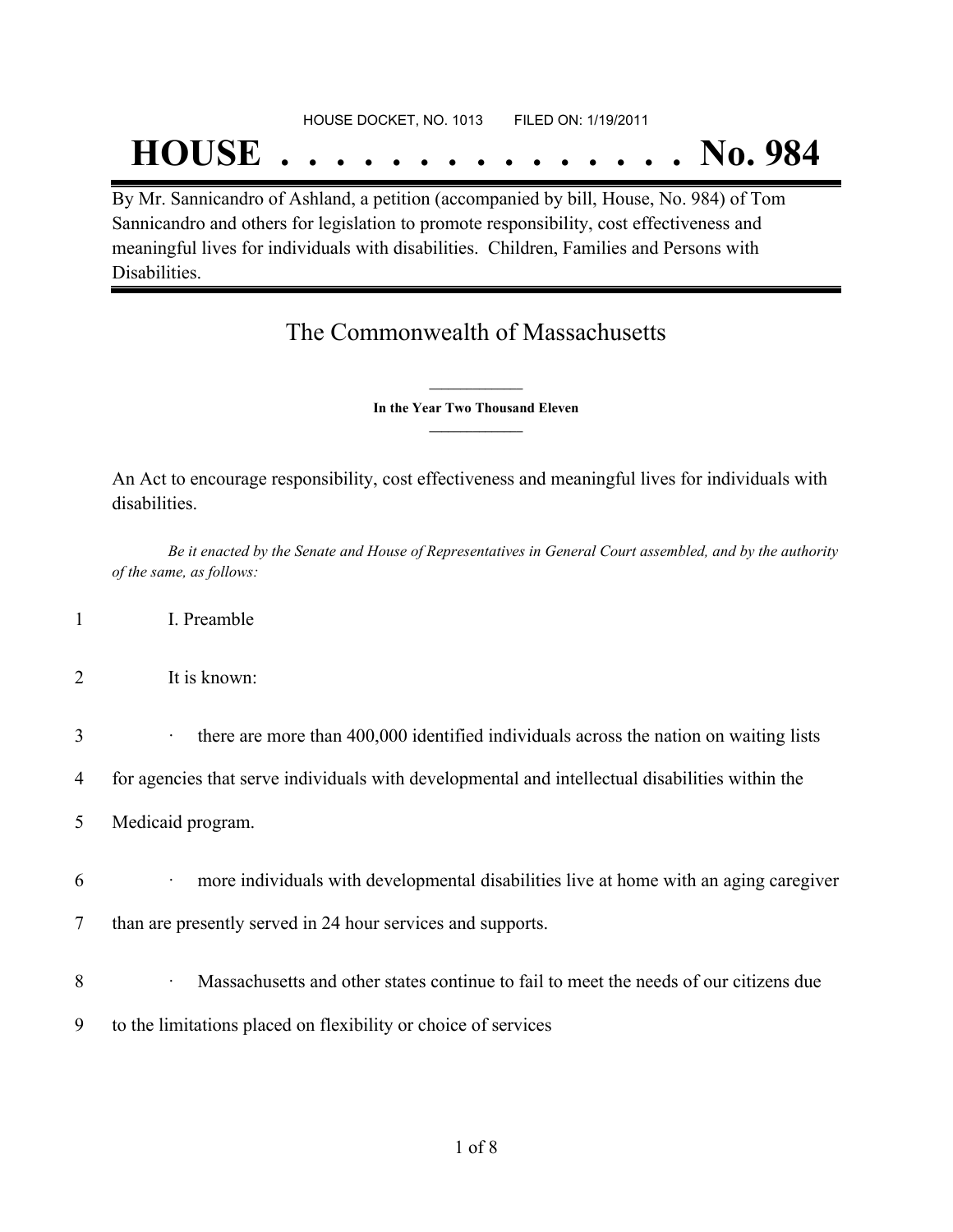**· a growing number of adults with intellectual and developmental disabilities will** require assistance to live in the community

 · people with disabilities have the same rights and responsibilities as others and we should use public dollars to assist them to realize those rights and exercise those responsibilities as contributing members of our communities.

15 too often services isolate individuals with disabilities in their homes or segregated settings, engaging them in inadequate activities with no or few quality outcomes. regarding personal choices, satisfaction, social integration and increased learning that may lead to rewarding occupations

 Demographics pose the greatest challenge to the Medicaid system of supports for individuals with developmental disabilities. Too many people are not receiving the assistance they need. The public Medicaid system is reeling from cost pressures. The time has come for individuals with disabilities, families, advocates and providers to work together with policy makers in the administration and legislature in crafting a support system that both increases quality and on average reduces costs whenever possible.

 Therefore, let Massachusetts implement a new program of services which will be focused in improving the lives of individuals with intellectual and developmental disabilities in the community including economic self-sufficiency whenever possible and to ensure meaningful occupation during the day and social interaction throughout their lives.

 This program of services should encourage efficient use of public dollars and be flexible so that individuals may use the funds to live a typical life and budget in creative fashion within a targeted amount of dollars.

of 8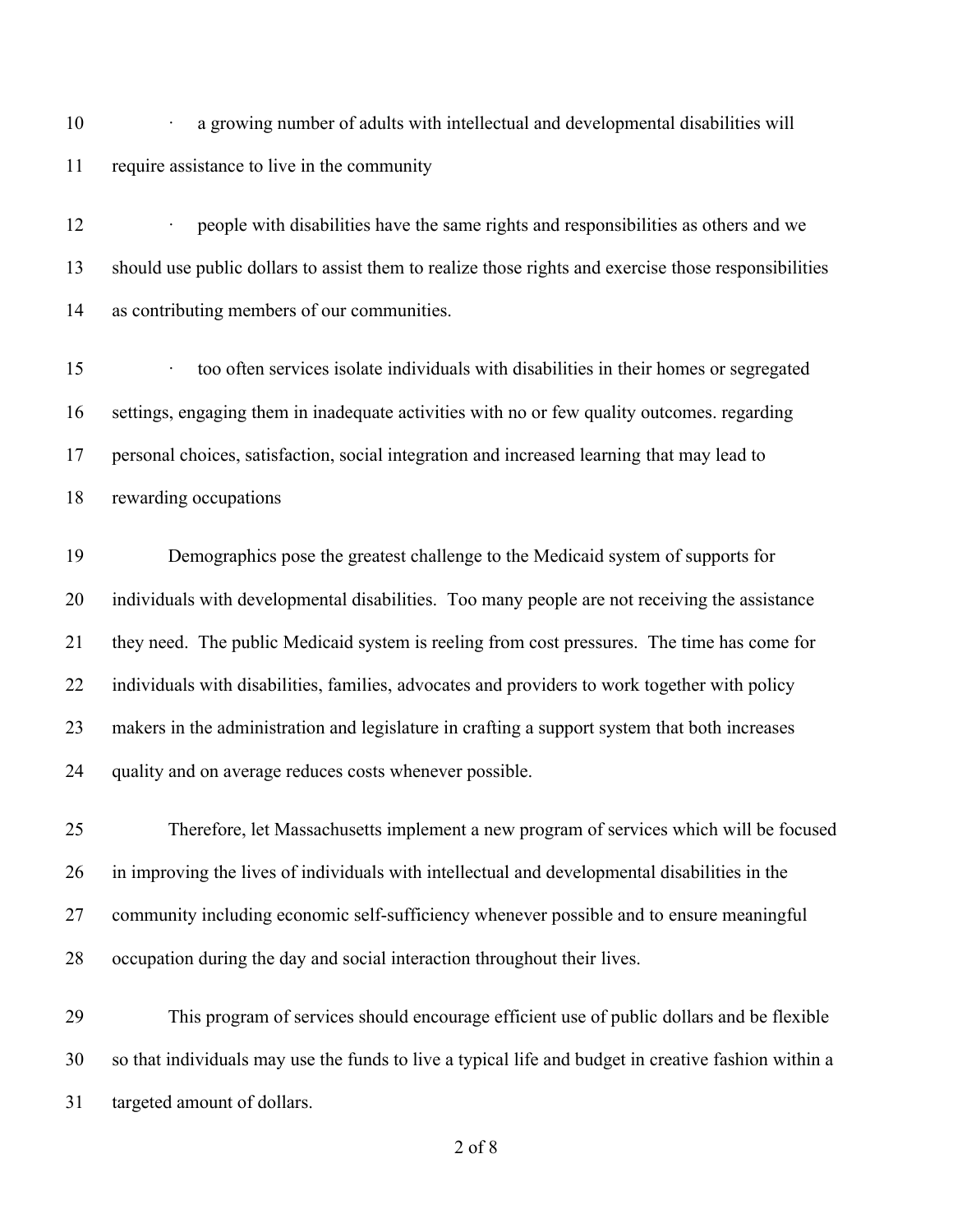| 33 | The Executive Office of Human Services working in conjunction with MassHealth and               |
|----|-------------------------------------------------------------------------------------------------|
| 34 | Department of Developmental Services will implement a new home and community based              |
| 35 | services program through HCBS State plan, 1115 waiver or 1915C waiver or other method to        |
| 36 | implement the following program of supports for individuals with intellectual and developmental |
| 37 | disabilities.                                                                                   |
| 38 | II. Goals for the individual                                                                    |
| 39 | These goals are the quality foundation and planning and budgeting underpinning of the           |
| 40 | program of services that each person should enjoy:                                              |
| 41 | • A place to call home with control over anyone who comes to the front door or otherwise        |
| 42 | provides any services or supports with freely chosen assistance when necessary                  |
| 43 | • Community membership with real connections to citizens and memberships in vital               |
| 44 | community organizations                                                                         |
| 45 | • Close friends, family and other significant relationships and receive assistance to           |
| 46 | develop or maintain these relationships                                                         |
| 47 | • Economic self sufficiency through supports or funds as needed provided through jobs,          |
| 48 | self employment and active or passive pursuit of private dollars                                |
| 49 |                                                                                                 |
| 50 | III. Implementation                                                                             |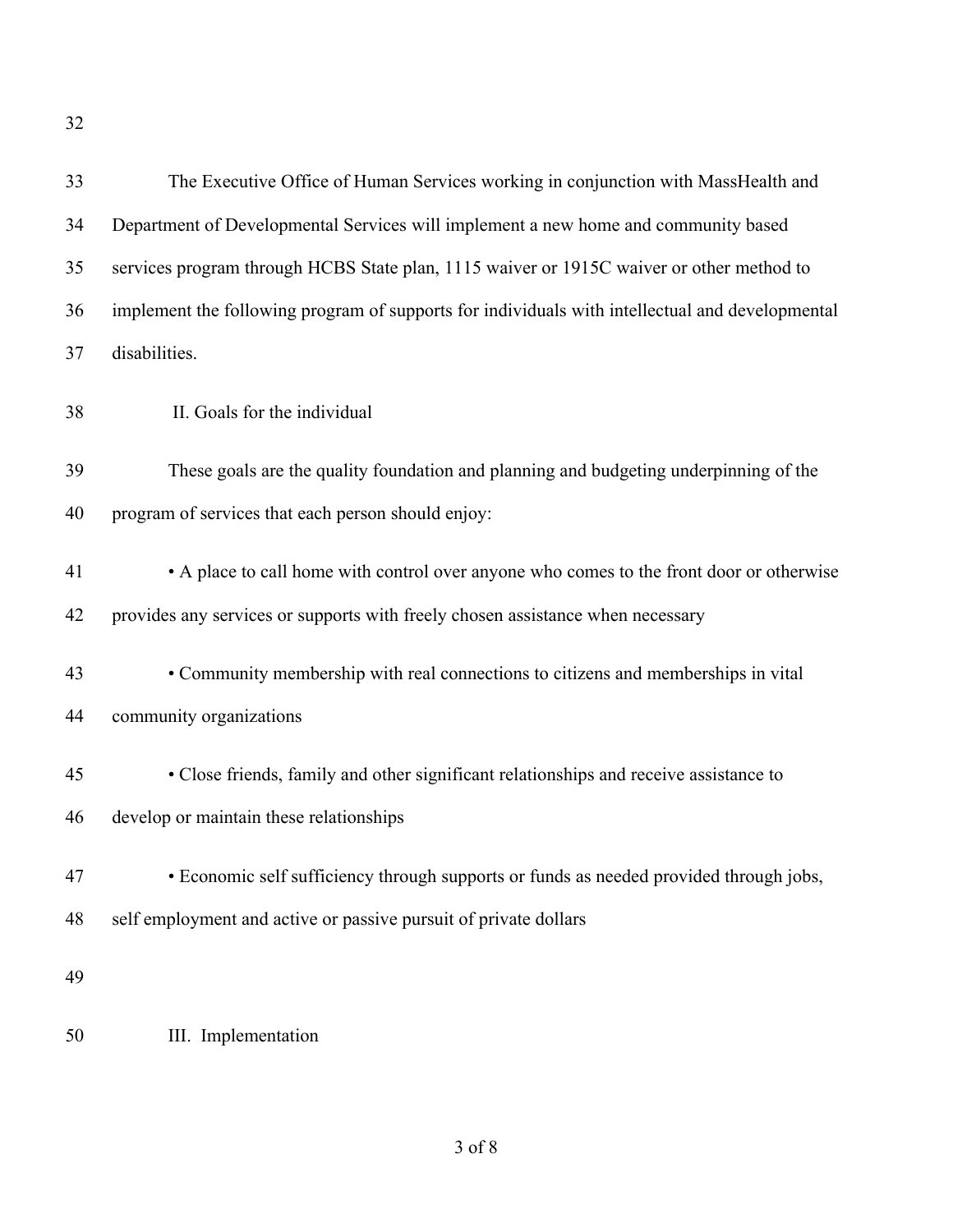| 51 | Individuals will be deemed eligible and receive prioritization for services in a<br>A.              |
|----|-----------------------------------------------------------------------------------------------------|
| 52 | transparent manner. There will be four major categories for spending available to ensure            |
| 53 | adequate dollars for supports in addition to social security and medical insurance. The program     |
| 54 | of services will include the full range of people identified with disabilities including those with |
| 55 | complex medical or behavioral conditions and those with profound intellectual impairments. The      |
| 56 | funding for individuals will be defined through cost corridors as defined in the waiver or state    |
| 57 | plan based on the functional needs of the individual. The number of cost corridors will total a     |
| 58 | minimum of three to a maximum of five corridors.                                                    |
| 59 |                                                                                                     |
| 60 | B. Funds will be provided through individual service allocations from EOHHS or the                  |
| 61 | state agency. Dollars are tied to the individual so that they can be utilized as needed for generic |
| 62 | community resources, supports or other activities.                                                  |
| 63 |                                                                                                     |
|    |                                                                                                     |
| 64 | C. The categories for supports through all sources of income will be prioritized around             |
| 65 | the four self-determination domains. These are a place to call home, real community                 |
| 66 | memberships, support for existing or sought after long term relationships, and the development      |
| 67 | of private income whenever possible. The Plan of Care (POC_ and the Individual Supports Plan        |
| 68 | (ISP) will be designed around the four goals identified in Section II.                              |
| 69 | Individuals may purchase supports through services that are presently possible to<br>D.             |

purchase both within and outside the present human service system in any of the present waivers.

All services will be marked by self direction and individual rather than congregate services and

will include but not be limited to the following: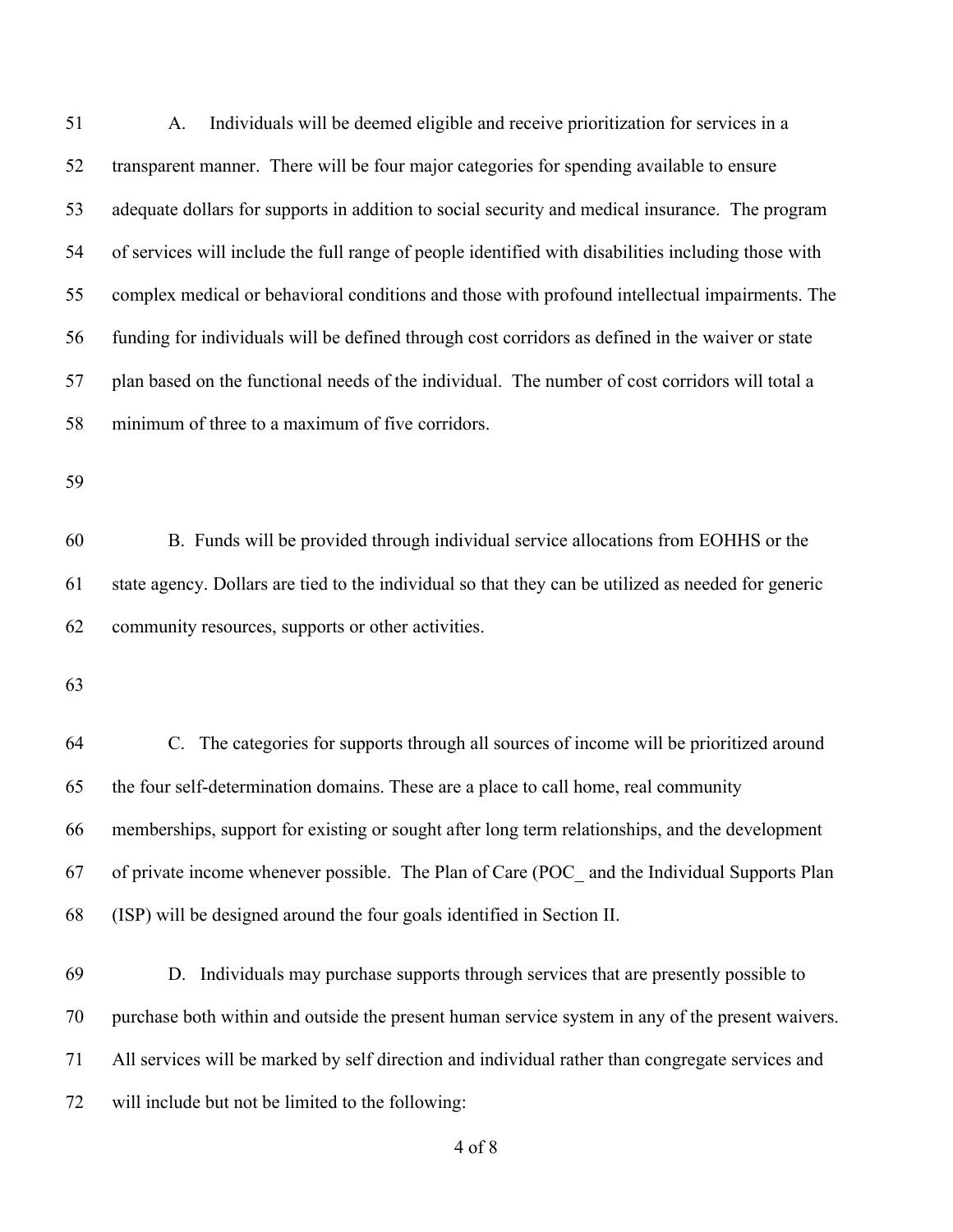| 73 | Individual Support Community Habilitation   |
|----|---------------------------------------------|
| 74 | <b>Supported Employment</b>                 |
| 75 | Day Habilitation Supplement                 |
| 76 | <b>Family Support Navigation</b>            |
| 77 | <b>Individualized Day Supports</b>          |
| 78 | Transportation                              |
| 79 | Day Supports                                |
| 80 | Homemaker                                   |
| 81 | <b>Individualized Home Supports</b>         |
| 82 | <b>Broker services</b>                      |
| 83 | Live-in Caregiver                           |
| 84 | Respite                                     |
| 85 | <b>Adult Companion</b>                      |
| 86 | <b>Assistive Technology</b>                 |
| 87 | <b>Behavioral Supports and Consultation</b> |
| 88 | Chore                                       |
| 89 | <b>Community Family Training</b>            |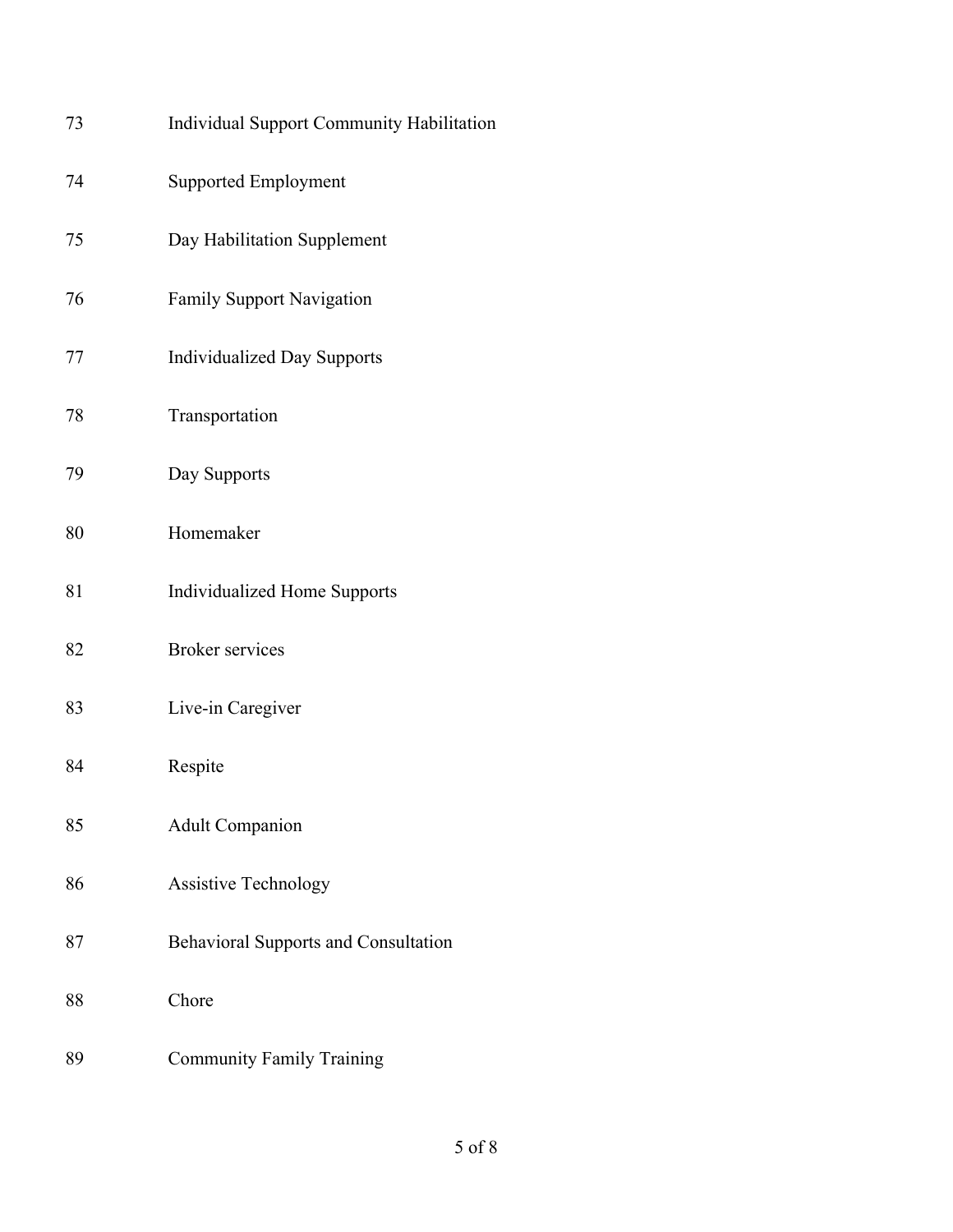| 90  | <b>Community Peer Support</b>              |
|-----|--------------------------------------------|
| 91  | Home Modifications and Adaptations         |
| 92  | Stabilization                              |
| 93  | Vehicle Modification                       |
| 94  | Residential Habilitation                   |
| 95  | <b>Individual Goods and Services</b>       |
| 96  | Occupational Therapy                       |
| 97  | Integrated work and volunteer services     |
| 98  | <b>Individualized Day Supports</b>         |
| 99  | Physical Therapy                           |
| 100 | Speech Therapy Residential Family Training |
| 101 | <b>Residential Peer Support</b>            |
| 102 | Self-Directed 24 Hour Supports             |
| 103 | Recreation\Leisure                         |
| 104 | <b>Additional Health Supports</b>          |
| 105 | Stabilization                              |
| 106 | <b>Transitional Assistance Services</b>    |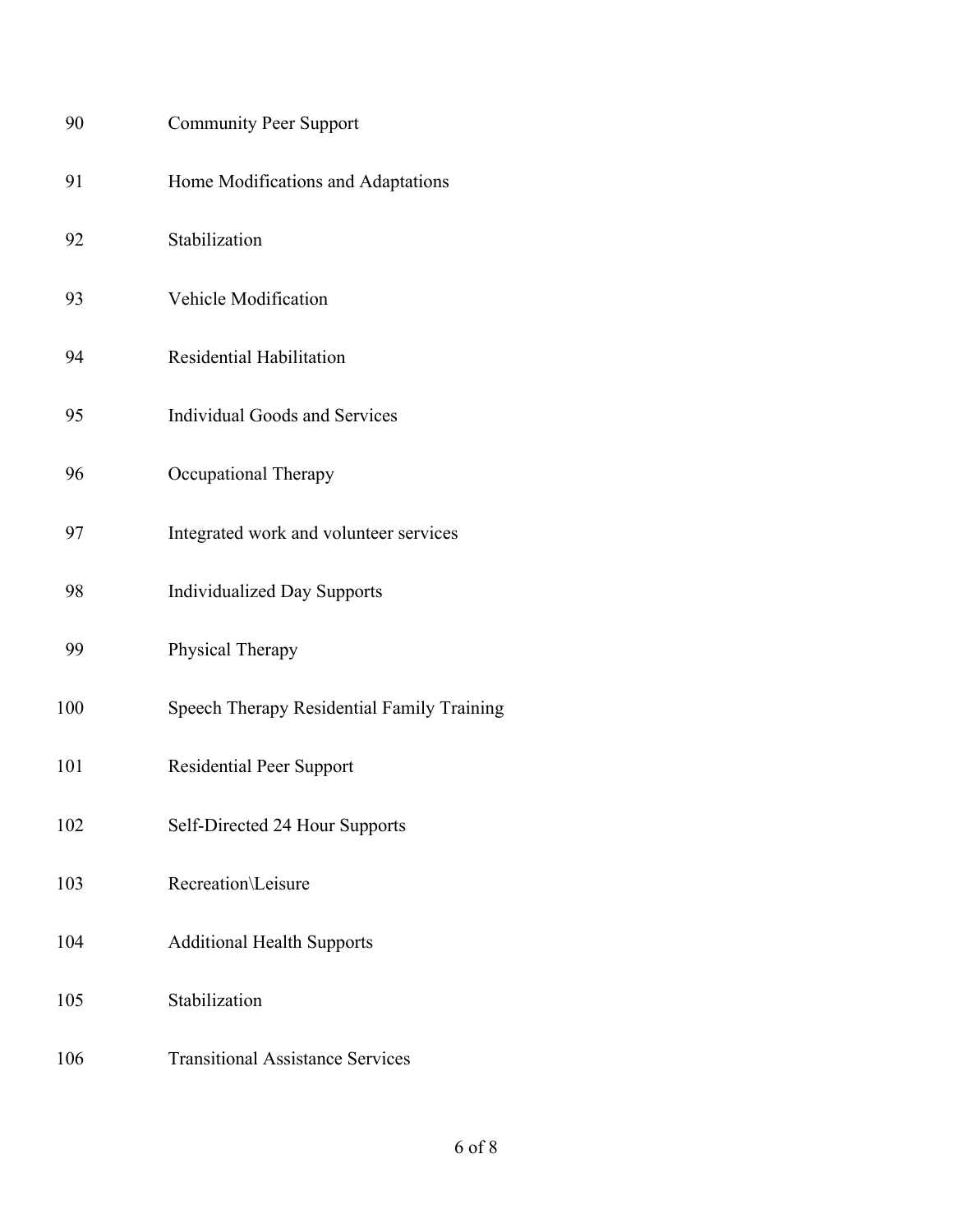Self-advocacy

 E. The individual will engage in a contract with the state office or agency which will be based upon a plan that identifies the supports to be developed and how funds will support the major self-determination domains and goals listed herein as Section II. The planning and budgeting process shall be melded with the assistance of an unbiased circle of support including the help of an independent broker (to be freely chosen by the individual including size or composition). Using the targeted amount of dollars individuals will be free to utilize them in any helpful fashion within the four domains and specifically include within these plans provisions for health and safety. This new system will provide fiscal incentives for individuals and families to save in return for maximum flexibility in planning and budgeting. Initial funding allocations will be determined at a lesser percentage than traditional services.

F. Any dollars saved for the individual will be dealt with in the following ways:

 a. Year one, 50% of savings will be applied to one-time only expenses as identified by the individual; the rest will return to the funding agency to be spent on other individuals for that fiscal year. The savings in year one will be placed in a reserve fund in year two to assure that all needs of the individual are being met. Negotiations will be made with the individual regarding the adequacy of the allocation and some or all of the savings may be transferred to a reserve fund pool for all individuals.

126 b. In year 2, 50% of any savings will be added to the individual reserve account in case they are needed for unforeseen circumstances; If not spent in year 2, funding will revert in that year to the reserve fund pool to be used for other qualified individuals.

of 8